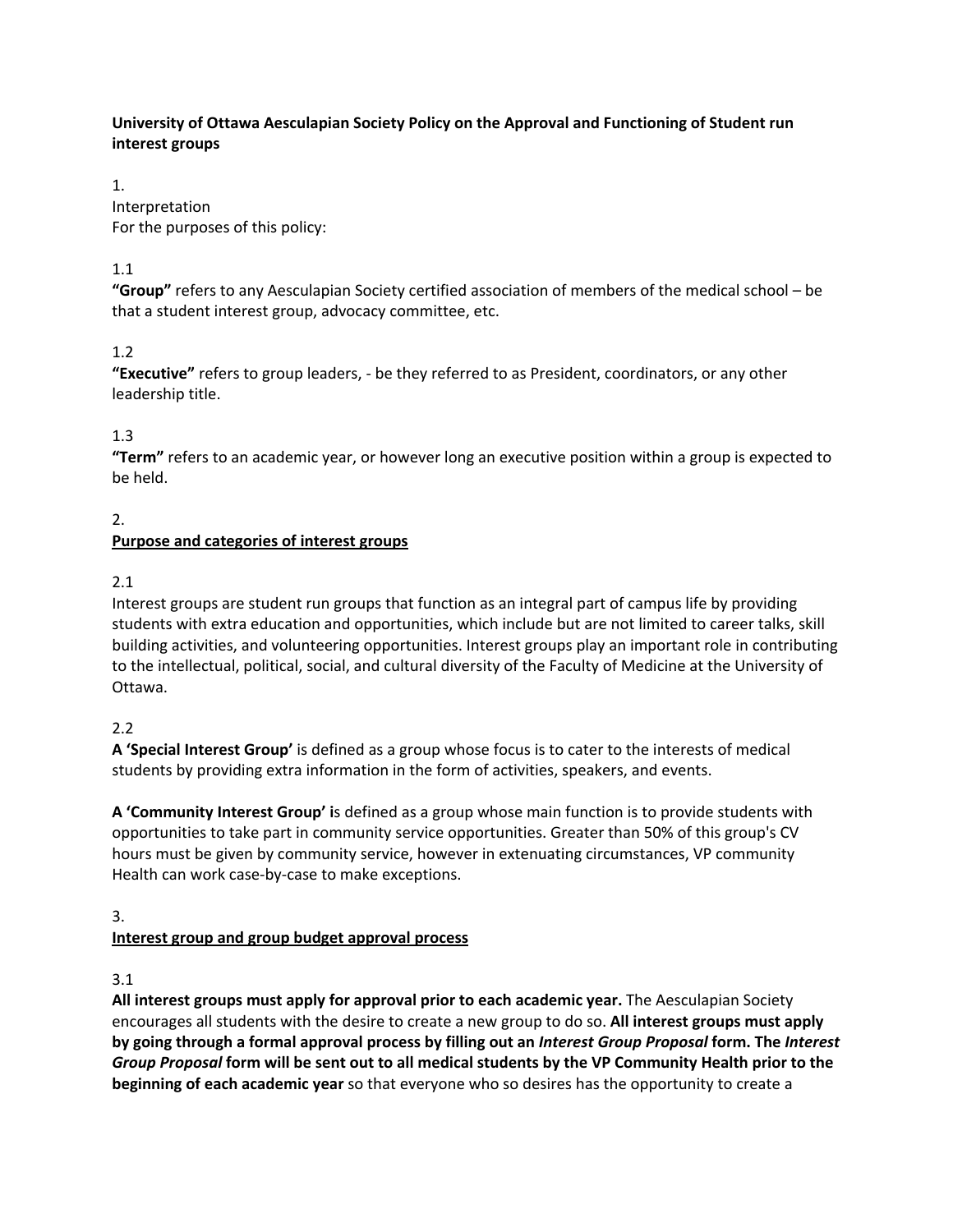group. This form will contain the following required sections as well as any extra session the VP Community Health deems necessary.

- A. Description of the group,
- B. Specific goals and planned Activities,
- C. **If returning Interest Group**, submit record of number of CV hours given last year

D. Executive(s) Maximum Amount of Execs / Group: **4\* (See section 5.2)** , and Faculty advisor (facultyappointed [uOttawa affiliated M.D]), and their contact information (phone, email)

#### **\*Pending on Acceptance of IG applications, The SOS Interest Group (Smiling Over Sickness, who also organizes Shave for A Cure) will be merging with ONCIG (Oncology IG). Once merged:**

- SOS will be one subcommittee under ONCIG and plan both the SOS & Shave for a Cure Events
- Each year, this subcommittees will still recruit their own Subcommittee Leaders "Execs" (maximum 3) due to the amount of work the events take
	- Therefore, they will work with ONCIG Execs each year to submit 1 Interest Group Application
	- Original ONCIG Execs & SOS Subcommittee Leaders are encouraged to collaborate
	- Once groups are merged, all executives will be considered ONCIG executives
	- The total number of execs (max. 7) for this merged group will exceed and be an exemption to the normal rule of "4 Execs / group" **for the 2020-2021 trial period.**
- Once merging occurs, ONCIG will now have a combined budget (expanded to accomodate for SOS events)
- All CV hours obtained by students through SOS & Shave for a Cure will go towards ONCIG hours for a CV credit (>10 hours), students who participated in the SOS or Shave for a Cure organization may specify their roles on these subcommittees.
- *The merging of these two groups will happen over a trial period in 2020-2021 year, subject to feedback and changes by VP Community Health.*

### **E. Budget Request\***

\* **The budget request must outline specifically what the requested money is expected to be spent on.**  Within this section **a group must also indicate whether they will be receiving any external funding outside of the expected Aesculapian society funding and where those funds will be coming from.** In the past, funding from. The Aesculapian Society was not allowed to go towards food for planned events. This year, the budget guidelines are being re-assessed and modified and a detailed budget guideline will be sent out later in the summer in regard to appropriate budget expenditures. Please provide us with a detailed budget for the upcoming year, assuming that food will not be covered by the Aesculapian Society.

### 3.2.

There will be **a maximum of thirty Special Interest Groups approved in a given year and an unlimited number of Community Interest Groups** approved provided the group application is approved. **All interest group proposals will be reviewed by the Interest Group Selection Committee comprised of the VP Community Health, VP Academic, VP Finance Jr., VP Finance Sr., VP Executive, the clerkship assistant at the Medical Education Office and the Associate Dean of the Faculty of Medicine. This process will evaluate the applications on the following criteria:**

A. Quality and extent of planned events for the upcoming year- the offering of at least 10 CV hours must be shown in the plan.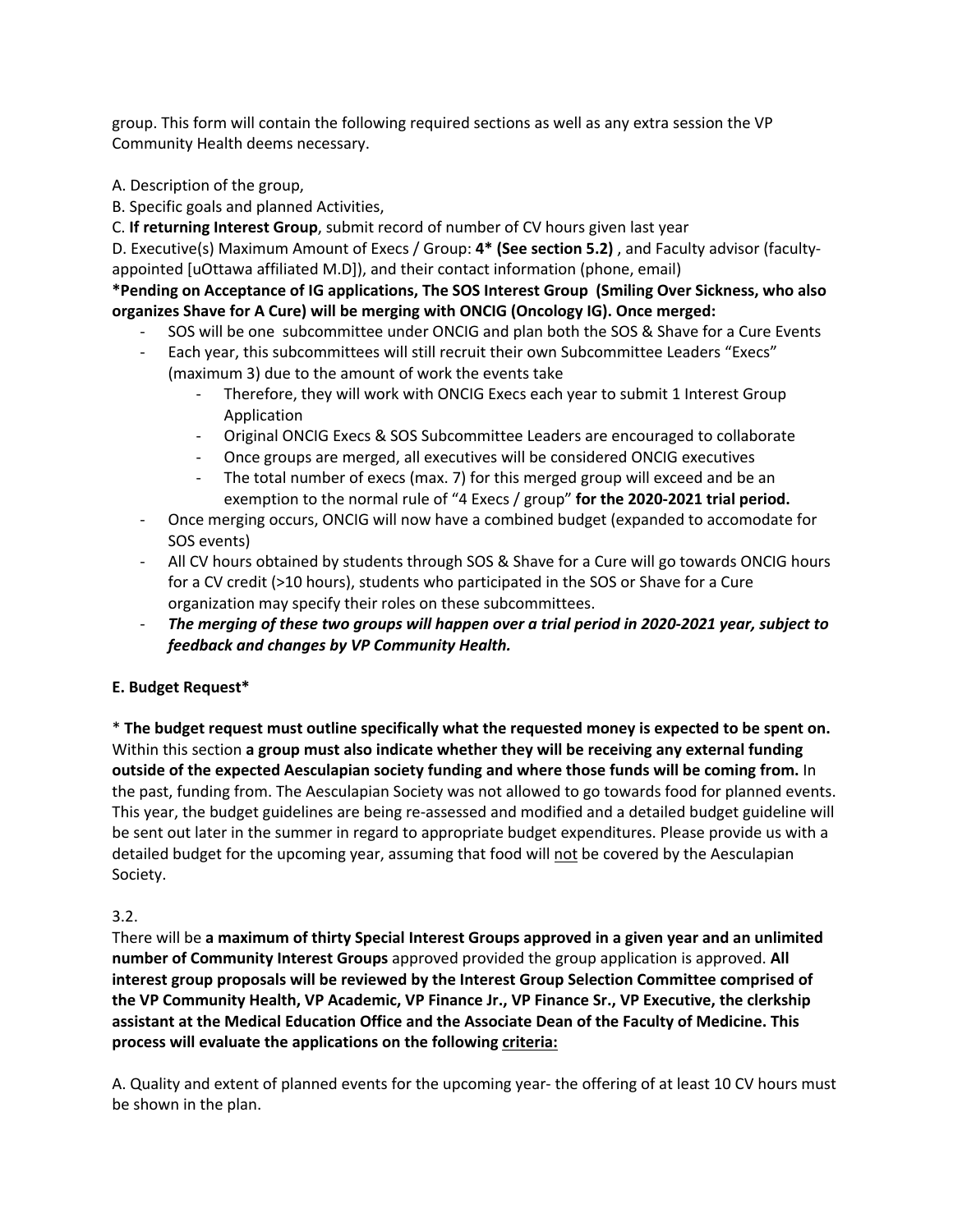B. Performance of the group in the previous year as well as attendance at events in the previous year (if pre-existing group)

C. Ability to stand alone as a unique interest group- there must not be significant overlap among one interest group's objectives with another interest group's objectives that deem the creation of both interest group's unnecessary. If an overlap does exist and one group is a proposed new group and the other group is a proposed pre-existing group, selection will be to the pre-existing group.

D. Contribution to the intellectual, political, social, and cultural diversity of the Faculty of Medicine at the University of Ottawa.

E. The proposed group's objectives/planned activities are not discriminatory in any way, as laid out by the Canadian Charter of Human Rights and Freedoms, and has no clauses that are illegal in any way under Canadian Law.

### 3.3

In order to encourage inclusiveness and diversity amongst our students there will be a slightly different process for religious and cultural interest groups. **Included in the thirty special interest groups will be a Multi-faith Interest Group and a Multicultural Interest Group. These two groups** are meant to provide students of all religions and/or cultures the opportunity to share their religion and/or culture with other students without the requirements of providing 10 CV hours worth of activities. These groups are also meant to encourage all medical students to attend talks from a variety of different religions and/or cultures to reach 10 CV hours.

Any religion/culture that would like to be represented under either of these two groups may have a **maximum of two executives** per religion/culture.

Students who attend any events by any religion/culture will be given CV hours towards the Multi-faith Interest group or Multi-Cultural Interest Group respectively.

**Each religion/culture will be required to submit an application as part of the process but will not be judged based on ability to provide 10 CV hours and will not need to fill out the budget section.** Any religion/culture that receives external funding will be able to use that money solely on it's own events. The Aesculapian Society will provide a set amount to be shared between religions/cultures that do not have access to external funding.

#### 3.4

In order to offer students a broad range of opportunities to explore specific specialties, a new process will be put into place for interest groups targeting smaller more specialized medical professions. With the goal of interest groups aimed at increasing our exposure and knowledge of various medical specialties, some very specialized professions that attract fewer students often do not get recognized as their own interest group due to the lack of physicians available to offer IG talks or lack of student participation. To help mitigate this problem, amongst the 30 interest groups chosen, there will be a **Specialized Medicine Interest Group (SMIG) that will provide students exposure and opportunities related to very specialized pathways of medicine (ex. Ophthalmology, dermatology, pathology aka PODS)**. This group is meant to provide specialty groups that struggle with offering enough CV hours or with student participation, to combine to ensure that interest group criteria are met as well as to offer students more opportunities to explore these specialties. Through this collaboration, it is our hopes to encourage students to engage is a wide variety of specialties and widen their breadth of knowledge of the medical field in order to reach 10 CV hours.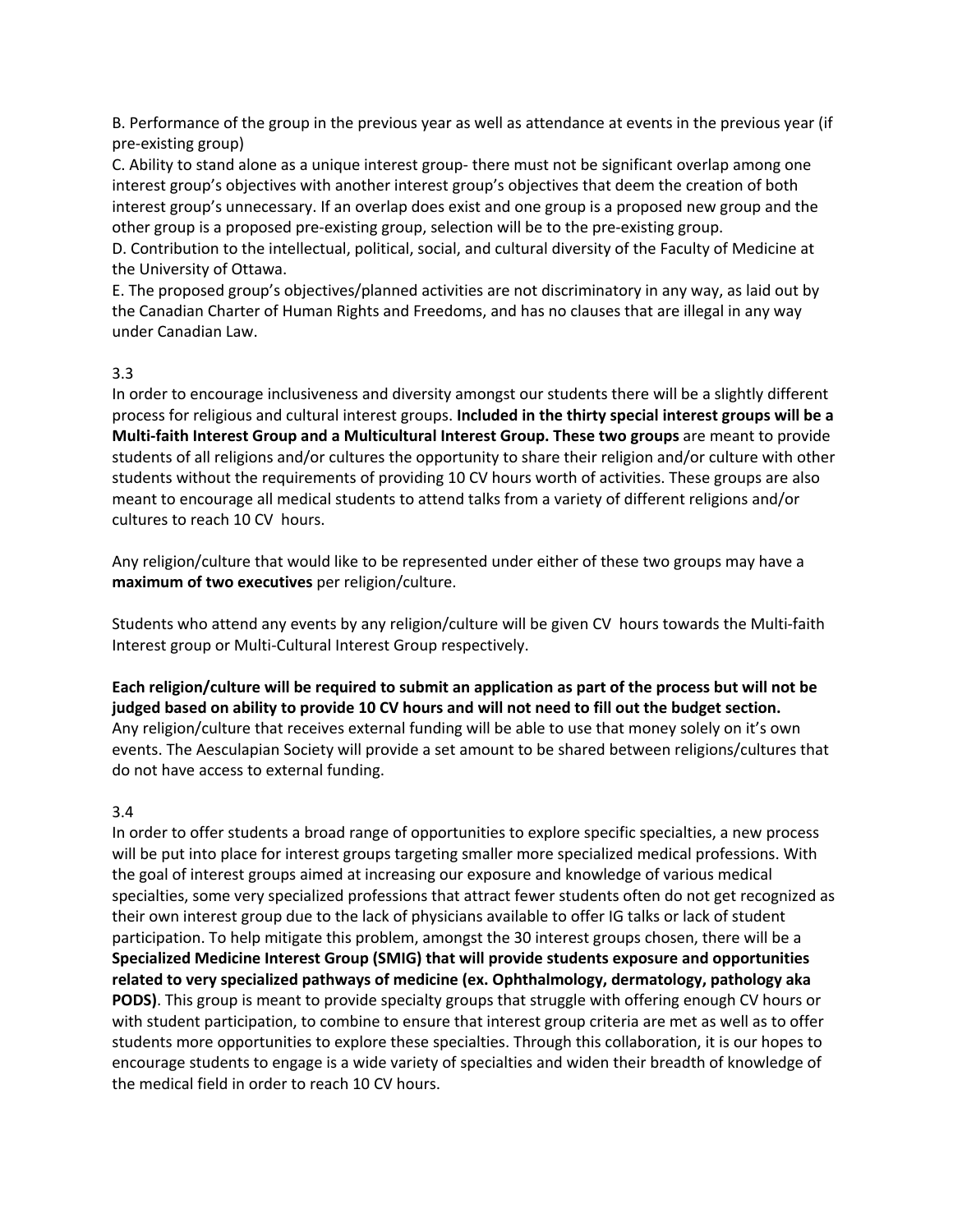Any specialty that would like to be represented under this group may have a **maximum of 2 executives per specialty.**

**Students who attend any event offered by any of the specialties that fall under the Specialized Medicine Interest Group will be given hours towards the SMIG.**

**Each individualized specialty applying to be part of SMIG will be required to submit an application** as part of the process but **will not be judged based on ability to provide 10 CV hours.** Any specialty that received external funding will be able to use that money solely on it's own events. **The Aesculapian Society will provide a set amount to be shared between the specialties that do not have access to external funding.**

#### 3.5

**If a pre-existing interest group is not approved the following year, any student who has less than 10 CV hours will not be eligible for a credit** unless the interest group is re-instated in following years.

4.

Budget Approval

4.1

The group budget for all interest groups will be allocated as fairly as possible to ensure all reasonable requests for funds are taken into account. The draft of the budget (additive budget from all groups) will be brought forth to the Aesculapian Society and voted on by all voting members. As soon as the budget is passed the VP Community Health will notify group executives of their finalized budget. The VP Community Health along with the VP Finance Junior will review the budget request for each group, and funds will be allocated to groups taking into consideration:

A. The number of planned events and the number of events traditionally held by the group

B. The funds estimated to be necessary for planned events based on size of event

C. The practicality and feasibility of the budget request

D. The usage of the previous year's budget by said interest group

D. The total Aesculapian Society Budget available for that term

5.

The rules and regulations of maintaining official group status

### 5.1

**Every group must have a faculty advisor, and this advisor must have official faculty status with the University of Ottawa.** This advisor must be made aware of and approve all events put on by their group.

### 5.2

**Every group must have a minimum of one group executive for the term, and a maximum of four executives, of which at least two executives must be in second year.** The executive(s) will take the responsibility of booking rooms for events put on by the group, as well as communicating with the Faculty Advisor. When the term for the executive(s) is near end, the executive(s) for the following term should be chosen in as democratic a way as possible. **A student can be an executive on no more than two interest groups.**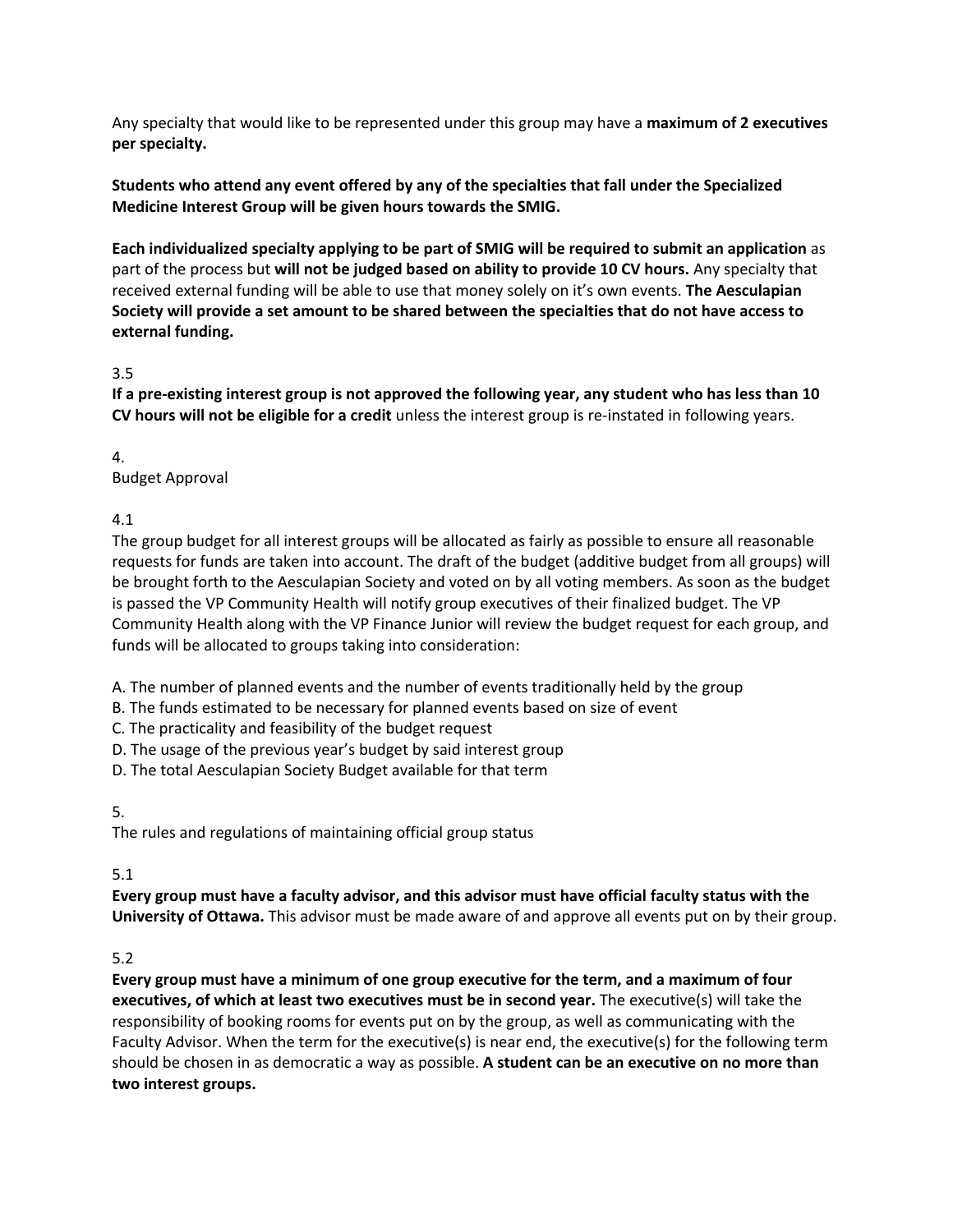### 5.3

**Every group must put on a minimum of 10 hours worth of events** per academic year. If a group fails to meet the requirements to maintain group status in one academic year, their application for the following year will face intense scrutiny. This will help ensure that members of said group are given the opportunity to fulfill the 10 MSPR hour requirement. If a group applying did not provide 10 hours in the previous year they may include an explanation of how this will be remedied in their application and their approval will be at the discretion of the Interest Group Selection Committee outlined above.

#### 6. Housekeeping of Groups

### 6.1

Once per month, at a time that is convenient for the VP Finance Jr., group executive can submit receipts to him/her for reimbursement from The Aesculapian Society. Executives of each committee/group will be made aware of the date and time for reimbursement by the VP Community Health at least 1 week in advance.

# 6.2

Reimbursement forms are available on the Aesculapian Society Website-Click About Us > Documents > Expense Form

#### 6.3

While it is inevitable that there will be overlap in events held (example. Two speakers for two different groups coming in on the same day at the same time), we expect that executives be as collegial as possible in booking events, and make every effort possible not to book speakers/hold events that overlap with other groups. This is simply for the sake of mutual respect, as we are well aware of how difficult it can be to book guest speakers, and to maintain attendance at events, especially when there is more than one event running at the same time

### **7. "CV Hour Credit"**

- IG Hours will now be recorded on a student's CV. You must complete 10 hours in an interest group to record it on your CARMS CV (endorsed by the faculty).
	- At the end of the year, each Interest Group will submit the total number of students who received 10 hours for that year & to date to VP Community Health. VP Comm Health will give to the Faculty as part of the "End of Year Review" (see below)

### ● **1 CV credit =10 hr over medical school education (4 years).**

- Credit is only given at the end of completion of 10 hours.
- Students receive additional credit every 10 hour increment.

### **Scenarios:**

- **Student completes 5 hours year 1, 5 hours year 2:** They received 1 CV credit given to the second year (eg on CV. ONCIG Member, 2020-2021).
- **Student completes 10 hours in year 1, and does not participate in any events in year 2**  (eg on CV. ONCIG Member, 2010-2011) = 1 CV Credit Earned.
- **Student earns >10 hours in year 1, and** !**10 hours in year 2:** students earns 2 CV credit (eg. ONCIG Member 2010-2012 with receival of 2 credits).